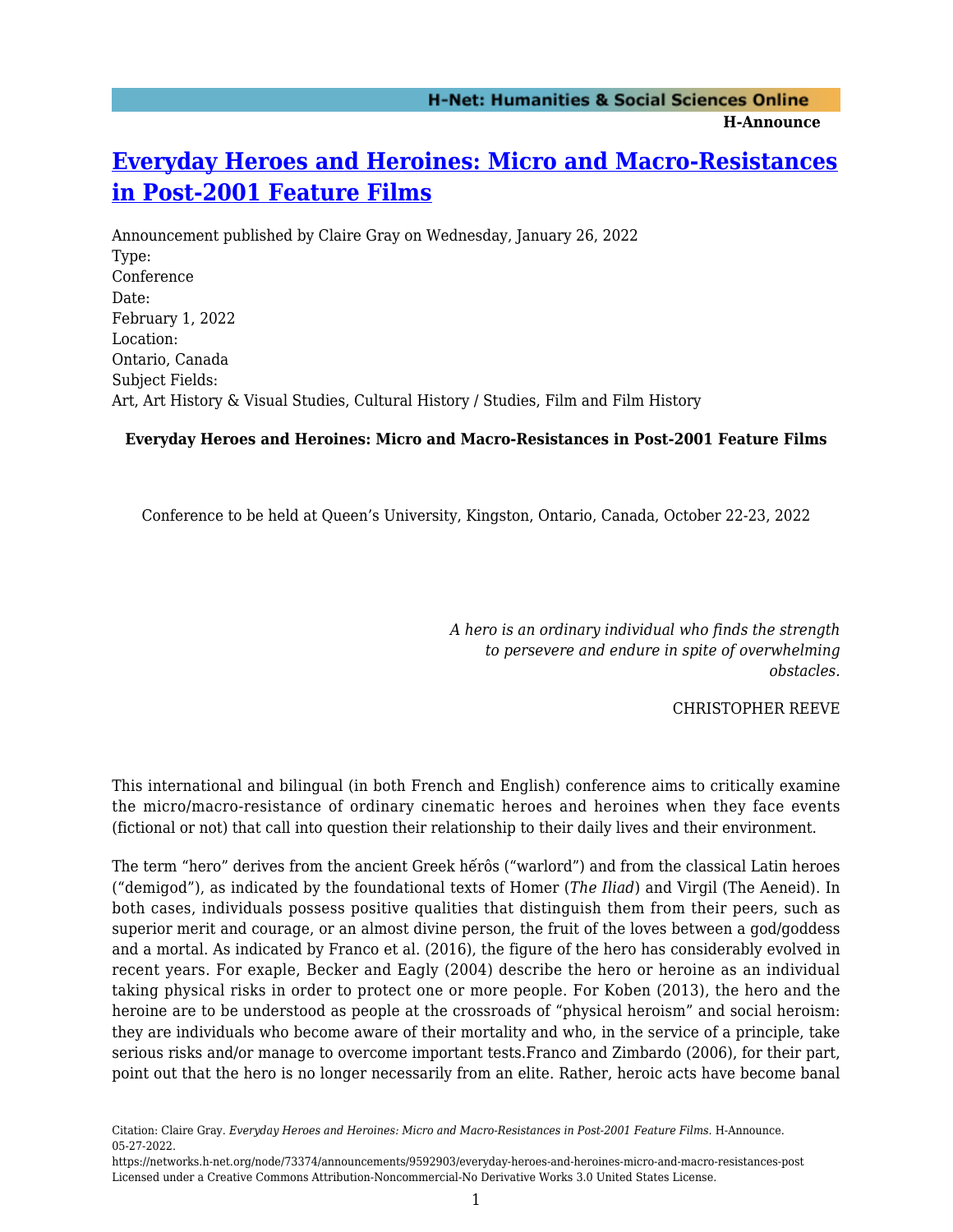("the banality of heroism").

Therefore, it seems that the concept of ordinary heroism relies on a fundamental tension: heroes have become both ordinary and exceptional yet they are anchored in a social reality that they also transcend. For example, during the first waves of COVID-19, members of the medical profession carried out their tasks in an unprecedented and dangerous context and are widely considered to be heroes. In the same way, Jean-Paul Belmondo, a well-known star of French cinema, was described right after his death as "a hero in the appearance of Mr. Everybody" (Frodo 2021). The Hollywood superhero has certainly not lost its cultural importance and its appeal (for proof, see the success of the Marvel Cinematic Universe franchise) but it coexists with protagonists which are much more discreet, but that carrier of diverse meanings (personal, philosophical, political, ideological).

It is thus the ordinary heroes and heroines that interest us - especially their various representations and expressions in contemporary post-2001 non-Hollywood cinema. In what cinematic universes do they evolve? Are there any connections between ordinary heroes and cinematic genres? What obstacles do they face on screen that are more realistic than those in superhero movies? How do these heroic individuals position themselves vis-à-vis the collective and the systemic? How do ordinary heroes try to overcome their conditions as well as obstacles of a personal (illness, etc.), systemic (economic precariousness, discrimination etc.) or historical (wars, conflicts etc.) nature?

Confronted with exceptional personal or collective situations, protagonists within these works transgress and escape their condition of distress, oppression and sometimes extreme alienation. They seek to deploy the appropriate means in order to overcome the obstacles presented to them by the story. In the context of realist films, whose heroes are not "extraordinary," what are the possible resistances in the face of adversity? This adversity is embodied by either 1) an ideology (racism, homophobia, sexism, ableism, ageism, etc.), 2) an economic system (neoliberalism, communism or other), 3) a major political crisis (a conflict, a war, a dystopian election), or 4) a natural cataclysm (an earthquake). How can a character survive, resist and rebel against what is presented to him by force without validating (through his bravery and determination) what oppresses him? For example, how can the protagonist of *Louise Wimmer* (Mennegun, 2012), a woman living in her car and desperately seeking accommodation, achieve her ends thanks to her moral strength and resilience without justifying the economic system that transformed her by necessity into an ordinary heroine? How do individuals and communities facing colonialism and its multiple effects manage to resist through large and small actions without being silenced and without contenting themselves with minor roles or depictions, as it is the case in the movie *The Mission* (R. Joffé, 1986)? Finally, how can cinema itself (through its aesthetics, the means of production now accessible, the ethics of filmmakers) constitute a tool of resistance for minority cultures (such as Latin, Quebec and Indigenous cultures, disabled and queer, to name but a few)?

Citation: Claire Gray. *Everyday Heroes and Heroines: Micro and Macro-Resistances in Post-2001 Feature Films*. H-Announce. 05-27-2022.

https://networks.h-net.org/node/73374/announcements/9592903/everyday-heroes-and-heroines-micro-and-macro-resistances-post Licensed under a Creative Commons Attribution-Noncommercial-No Derivative Works 3.0 United States License.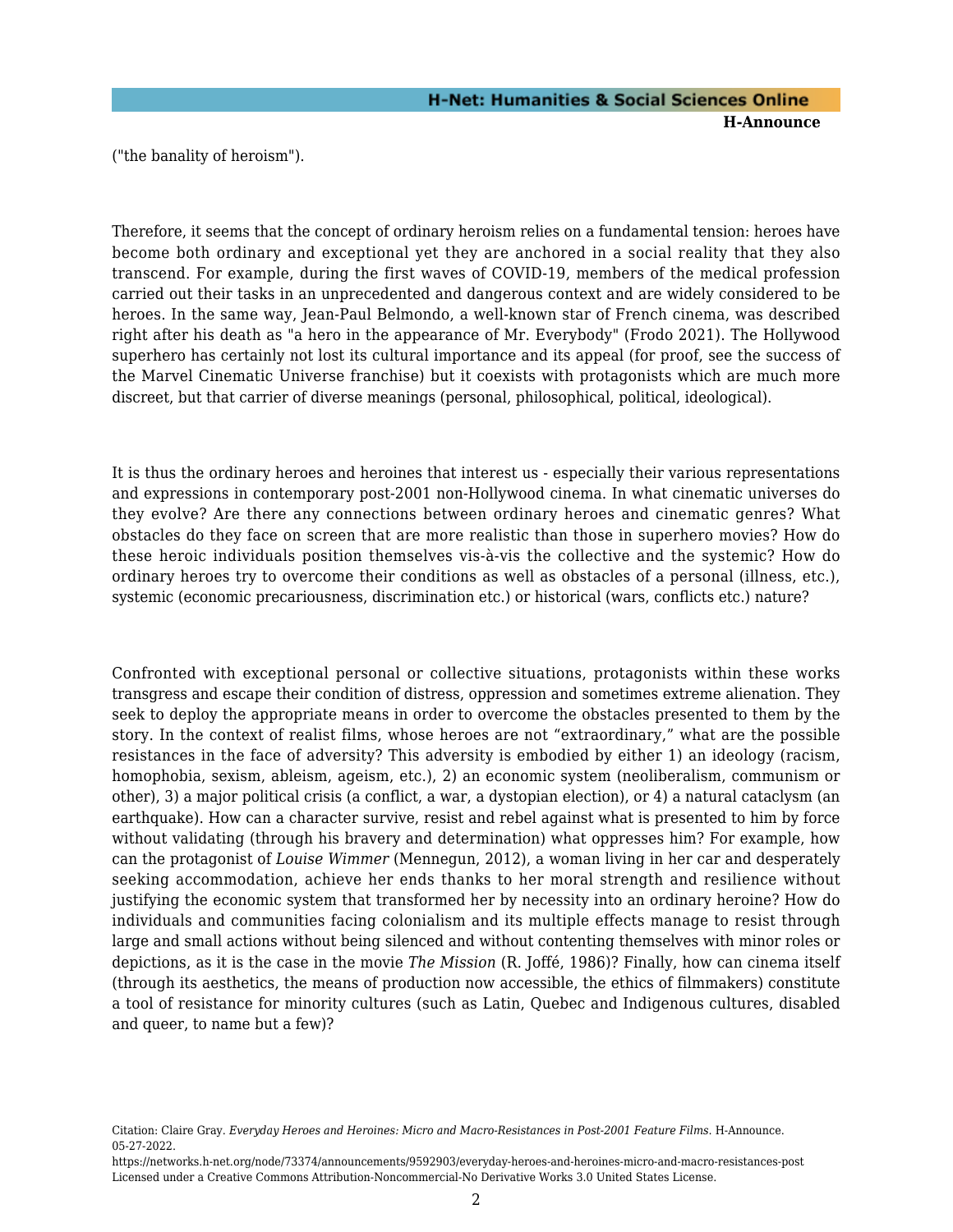We do not seek here to further glorify bravery and individualism, important in the psychology and the actions of the traditional hero and the neoliberal societies. On the contrary, we mean to underline the paradoxes, the tensions, and the contradictions inherent to "ordinary" heroism within post-2001 contemporary fictional cinema. This conference is particularly interested in the French-speaking context, but we accept proposals concerning other film landscapes and various national contexts, including all types of diversity without any exception.

Some of the themes and films that can be presented are:

• **Economic insecurity**: *Louise Wimmer* (dir. Cyril Mennegun, 2012); *Deux jours, une nuit* (dir. J-P and L. Dardenne, 2014).

• **Diseases**: *120 Beats Per Minute* (dir. Robin Campillo, 2017); *Amour* (dir. Michael Haneke, 2012).

• **Cataclysms and the Apocalypse**: *Children of Men* (dir. Alfonso Cuaron, 2006), *The Road* (dir. John Hillcoat, 2009).

• **Natural disasters**: *The Impossible* (dir. J. A. Bayona, 2012); *Force Majeure* (dir. Ruben Östlund 2015).

• **Attacks**: *The Attack* (dir. Ziad Doueiri, 2012); *9/11* (dir. Martin Guigui, 2017).

• **Epidemics**: *Blindness* (dir. Fernando Meirelles, 2008); *Contagion* (dir. Stephen Soderberg, 2011); *Last Train for Busan* (dir. Sang-Ho Yeon, 2016); *Blood Quantum* (dir. Jeff Barnaby, 2020).

• **Invasions**: *A Quiet Place* (dir. John Krasinski, 2018); *District 9* (dir. Neill Blomkamp, 2009).

• **Mourning and personal trauma**: *Seventeen Times Cécile Cassart* (dir. Christophe Honoré,

Citation: Claire Gray. *Everyday Heroes and Heroines: Micro and Macro-Resistances in Post-2001 Feature Films*. H-Announce. 05-27-2022.

https://networks.h-net.org/node/73374/announcements/9592903/everyday-heroes-and-heroines-micro-and-macro-resistances-post Licensed under a Creative Commons Attribution-Noncommercial-No Derivative Works 3.0 United States License.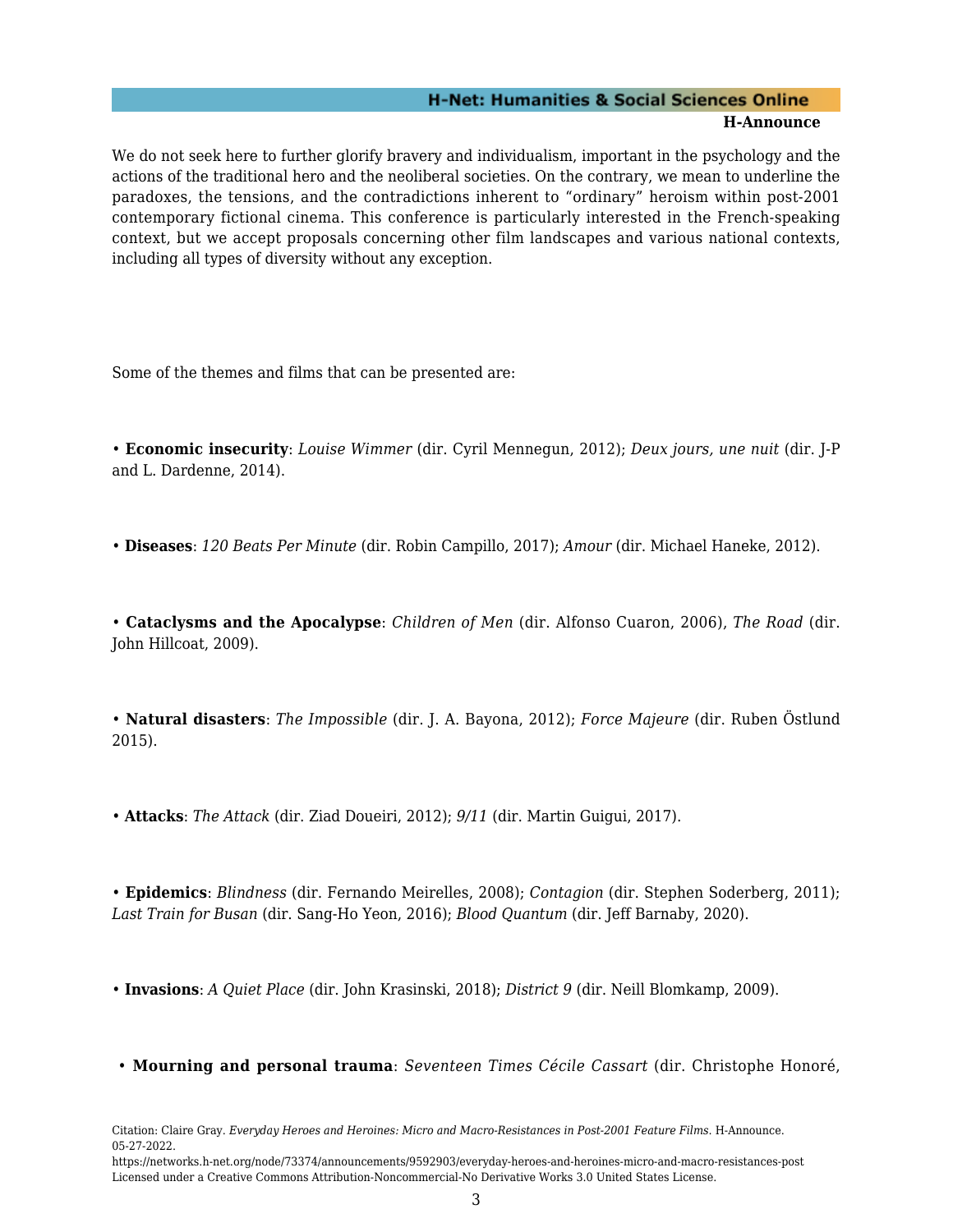2002); *Frantz* (dir. François Ozon, 2016); *Incendies* (dir. Denis Villeneuve, 2010); *Wild* (dir. Jean-Marc Vallée, 2014); *The Tree of Life* (dir. Terrance Malick, 2011); *Persepolis* (dir. Marjane Satrapi, 2007).

• **Colonialism**: *Rhymes for Young Ghouls* (dir. Jeff Barnaby, 2013); *Rustic Oracle* (dir. Sonia Bonspille Boileau, 2019); *La Rivière sans repos* (dir. Marie-Hélène Cousineau and Madeleine Ivalu, 2019); *Before Tomorrow* (dir. Marie-Hélène Cousineau and Madeleine Ivalu, 2008); *Moolaade* (dir. Ousmane Sembene, 2004); *Beans* (dir. Tracey Deer, 2020).

• **Minority cultures and integration**: *L'Ange de Goudron* (dir. Denis Chouinard, 2001); *Monsieur Lazhar* (dir. Philippe Falardeau., 2011); *Before The Streets*, (dir. Chloé Leriche, 2016); *Le N \*\** (dir. Robert Morin, 2002); *Le Marais* (dir. Kim N'guyen, 2002).

The submissions in English or in French must include a title, a brief biography as well as an abstract of a maximum of 500 words. The abstract must delineate a corpus and put forward a thesis following one the angles or subjects suggested. The submissions can be sent to Prof. Karine Bertrand ([kb162@queensu.ca](mailto:kb162@queensu.ca)), Prof. Florian Grandena ([florian.grandena@uottawa.ca\)](mailto:florian.grandena@uottawa.ca) and Prof. Mercédès Baillargeon ([baillarg@umd.edu\)](mailto:baillarg@umd.edu) by **February 1, 2022.**

The conference will likely be held following a bimodal mode, to accommodate participants who cannot join us. Fees of \$75.00 (for those joining us via zoom) and of \$150.00 (for participants present in Kingston) will be asked, to be paid before June 1, 2022. These fees will help us pay for conference organization, space and technology.

### **Bibliography**

 Z. Franco, S. Allison, E. Kinsella, A. Kohen and M. Langdon (2016), "Heroism Research: A Review of Theories, Methods, Challenges, and Trends".

Becker, S. W., & Eagly, A. H. (2004). The heroism of women and men. American Psychologist, 59 (3), 163-178.

Franco, Z., & Zimbardo, P. (2006). The Banality of Heroism. Greater Good, Fall / Winter, 30-35.

Citation: Claire Gray. *Everyday Heroes and Heroines: Micro and Macro-Resistances in Post-2001 Feature Films*. H-Announce. 05-27-2022.

https://networks.h-net.org/node/73374/announcements/9592903/everyday-heroes-and-heroines-micro-and-macro-resistances-post Licensed under a Creative Commons Attribution-Noncommercial-No Derivative Works 3.0 United States License.